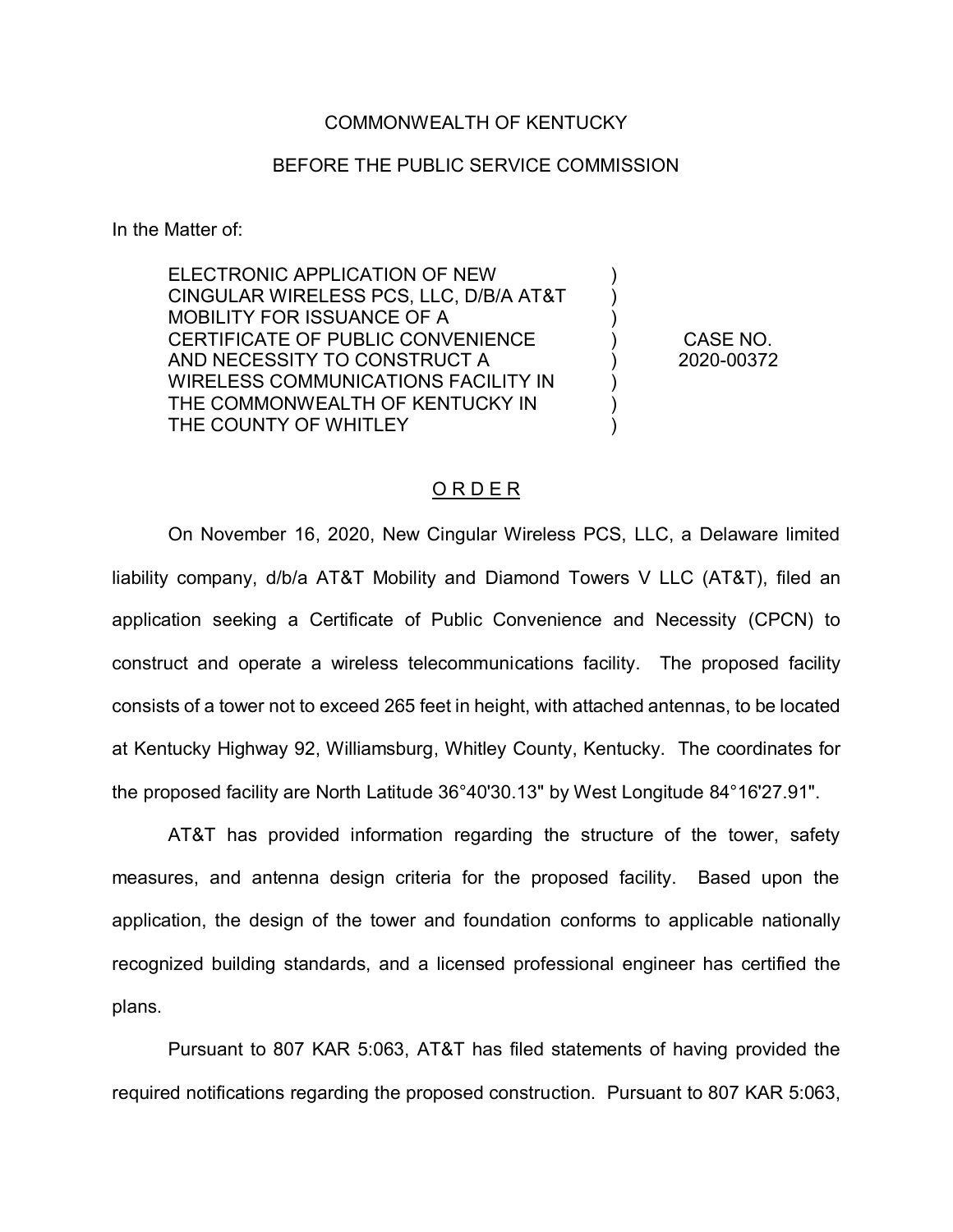AT&T has filed evidence that the county judge/executive and all property owners within 500 feet and contiguous to the cell site have been notified of the proposed construction. The notices solicited any comments and informed the recipients of their right to request intervention. As of the date of this Order, no public comments or requests for intervention have been received.

AT&T filed applications with the Federal Aviation Administration and the Kentucky Airport Zoning Commission seeking approval for the construction and operation of the proposed facility. Both applications have been approved.

Having considered the evidence of record and being otherwise sufficiently advised, the Commission finds that AT&T has demonstrated that a facility is necessary to provide adequate utility service and, therefore, a CPCN to construct the proposed facility should be granted.

Pursuant to KRS 278.280, the Commission is required to determine proper practices to be observed when it finds, upon complaint or on its own motion, that the facilities of any utility subject to its jurisdiction are unreasonable, unsafe, improper, or insufficient. To assist the Commission in its efforts to comply with this mandate, AT&T should notify the Commission if the antenna tower is not used to provide service in the manner set out in the application and this Order. Upon receipt of such notice, the Commission may, on its own motion, institute proceedings to consider the proper practices, including removal of the unused antenna tower, which should be observed by AT&T.

IT IS THEREFORE ORDERED that: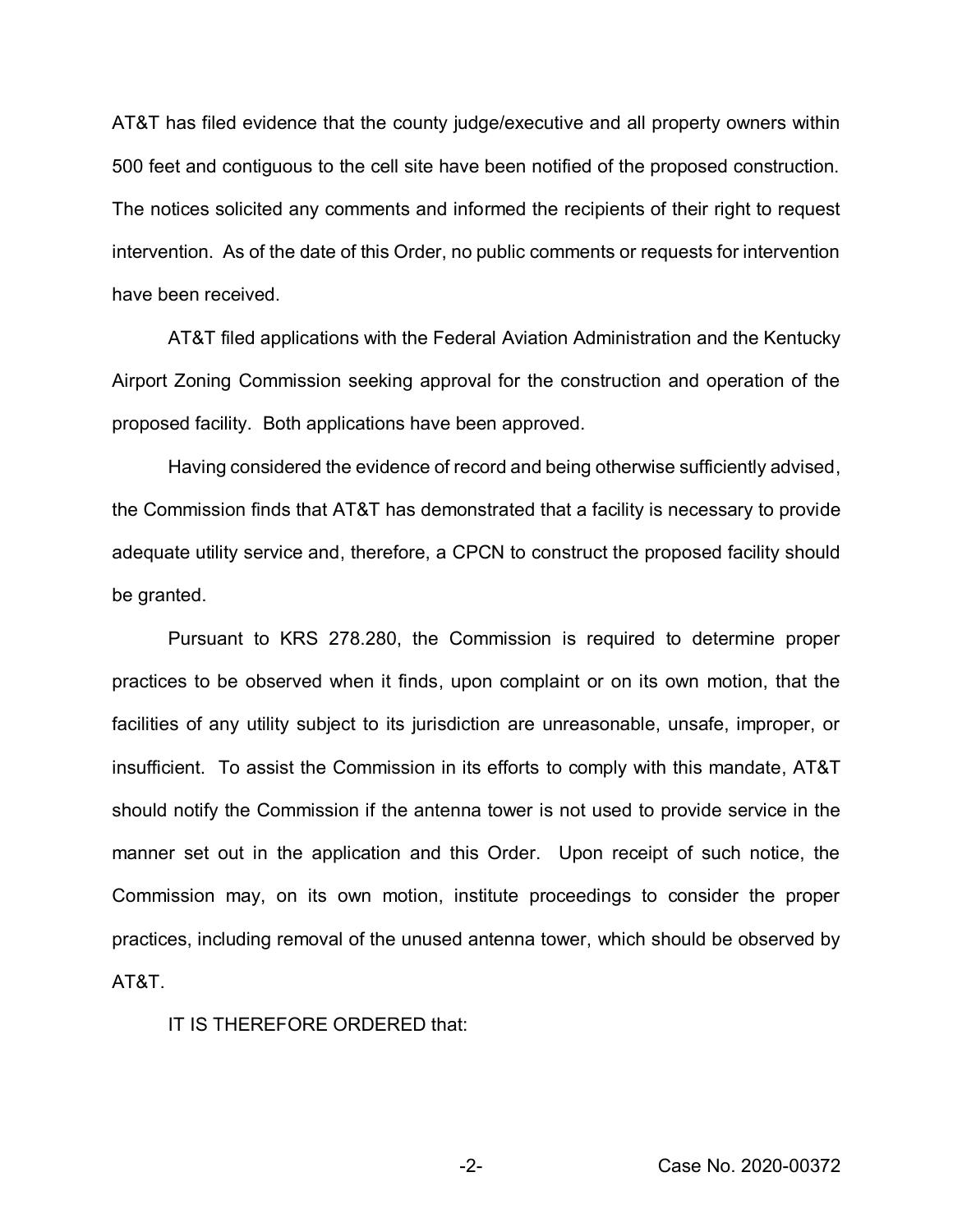1. AT&T is granted a CPCN to construct a wireless telecommunications facility. The proposed facility consists of a tower not to exceed 265 feet in height, with attached antennas, to be located at Kentucky Highway 92, Williamsburg, Whitley County, Kentucky. The coordinates for the proposed facility are North Latitude 36°40'30.13" by West Longitude 84°16'27.91".

2. AT&T shall immediately notify the Commission in writing if, after the antenna tower is built and utility service is commenced, the tower is not used for three months in the manner authorized by this Order.

3. Documents filed, if any, in the future pursuant to ordering paragraph 2 herein shall reference this case number and shall be retained in the post-case correspondence file.

4. This case is closed and removed from the Commission's docket.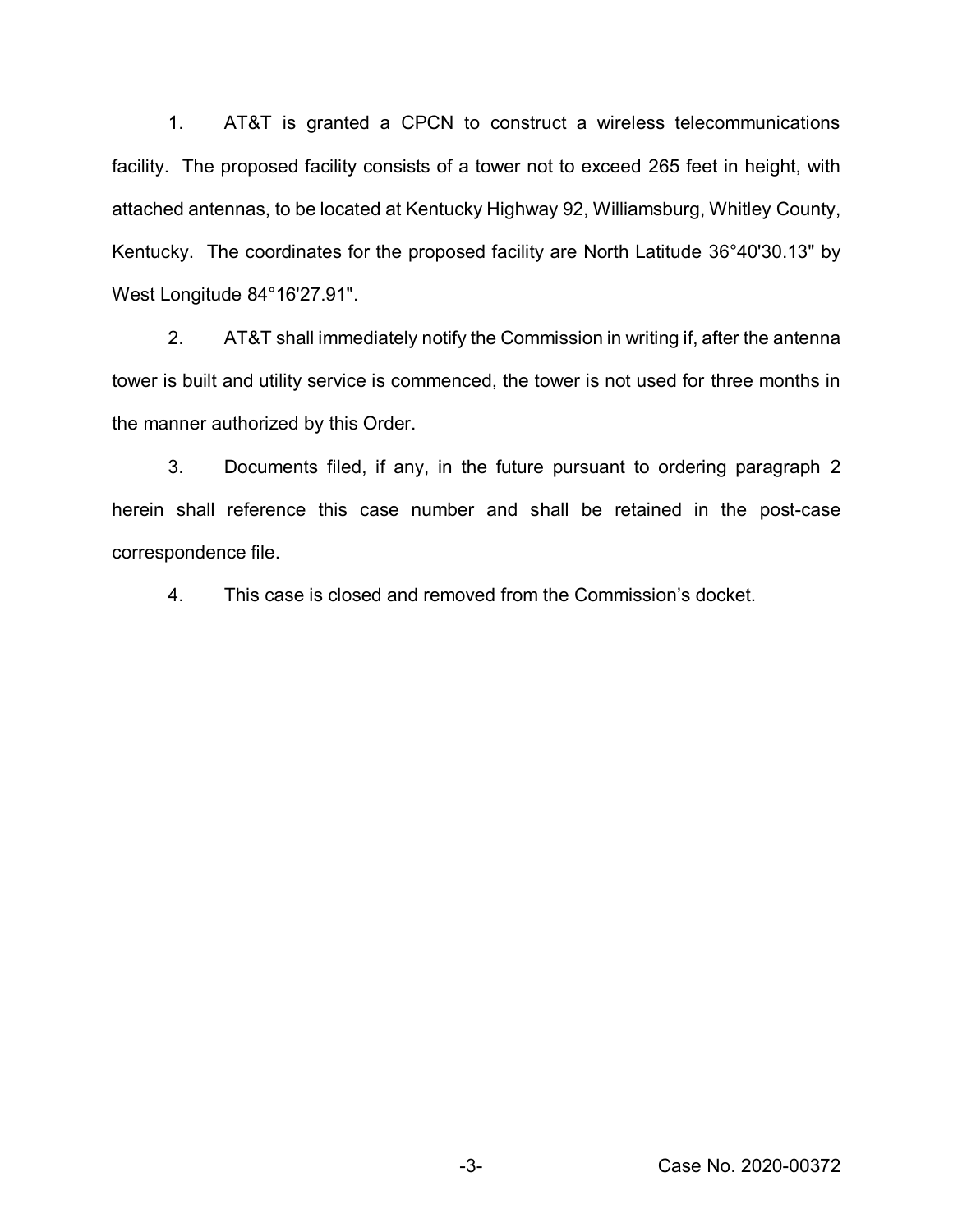By the Commission



ATTEST:

 $\sim$  Sidwell

Executive Director

Case No. 2020-00372